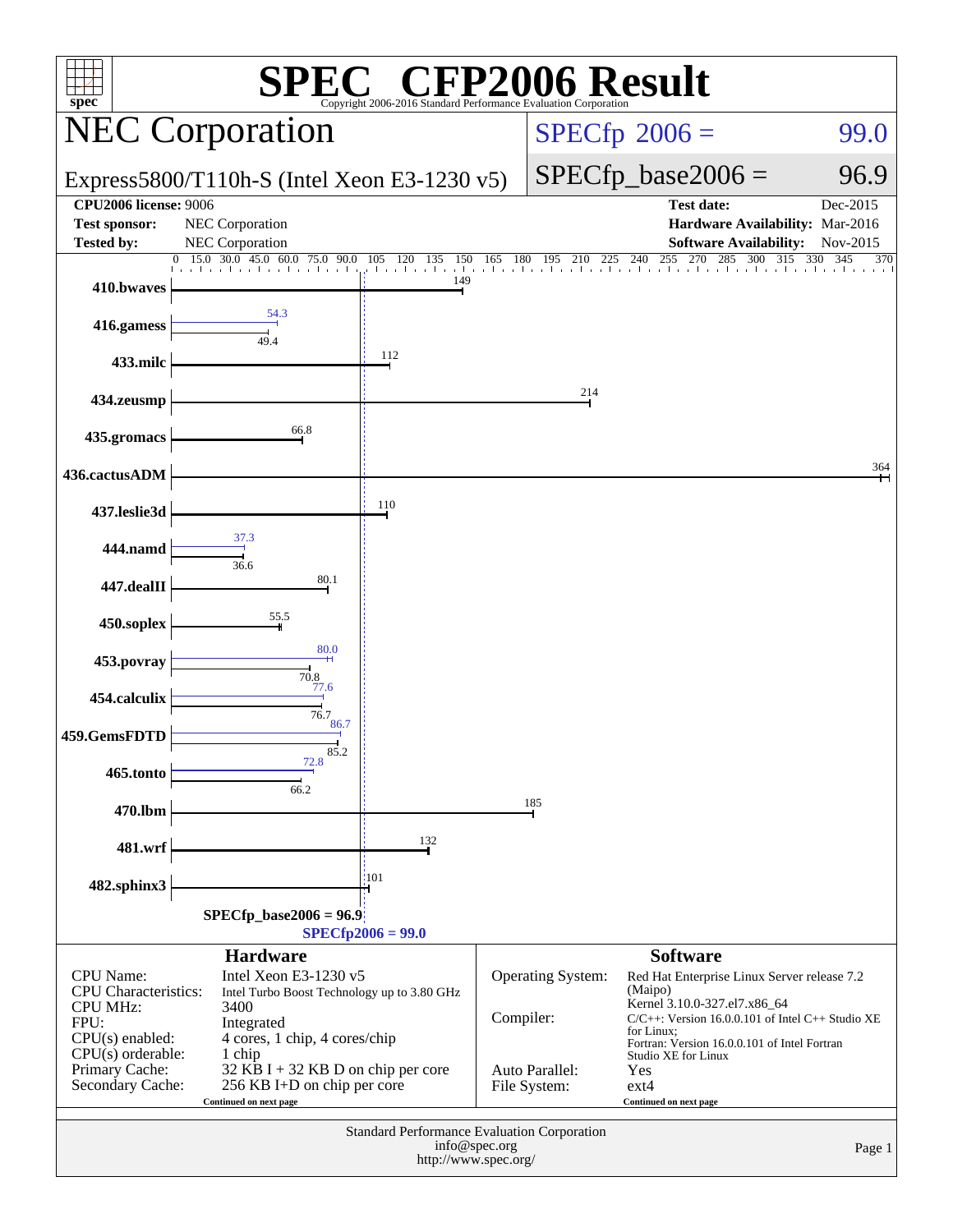

## NEC Corporation

### $SPECfp2006 = 99.0$  $SPECfp2006 = 99.0$

Express5800/T110h-S (Intel Xeon E3-1230 v5)

 $SPECTp\_base2006 = 96.9$ 

| <b>CPU2006 license: 9006</b>                                               |                                                                                                                       |                                                                                    | <b>Test date:</b>                                          | Dec-2015 |
|----------------------------------------------------------------------------|-----------------------------------------------------------------------------------------------------------------------|------------------------------------------------------------------------------------|------------------------------------------------------------|----------|
| <b>Test sponsor:</b>                                                       | NEC Corporation                                                                                                       |                                                                                    | Hardware Availability: Mar-2016                            |          |
| <b>Tested by:</b>                                                          | <b>NEC</b> Corporation                                                                                                |                                                                                    | <b>Software Availability:</b>                              | Nov-2015 |
| L3 Cache:<br>Other Cache:<br>Memory:<br>Disk Subsystem:<br>Other Hardware: | $8 \text{ MB I+D}$ on chip per chip<br>None<br>16 GB (2 x 8 GB 2Rx8 PC4-2133P-E)<br>1 x 500 GB SATA, 7200 RPM<br>None | <b>System State:</b><br><b>Base Pointers:</b><br>Peak Pointers:<br>Other Software: | Run level 3 (multi-user)<br>64-bit<br>$32/64$ -bit<br>None |          |

|                  |                |              |                |       | <b>Results Table</b> |       |                                                                                                          |              |                |              |                |              |
|------------------|----------------|--------------|----------------|-------|----------------------|-------|----------------------------------------------------------------------------------------------------------|--------------|----------------|--------------|----------------|--------------|
|                  |                |              | <b>Base</b>    |       |                      |       |                                                                                                          |              | <b>Peak</b>    |              |                |              |
| <b>Benchmark</b> | <b>Seconds</b> | <b>Ratio</b> | <b>Seconds</b> | Ratio | <b>Seconds</b>       | Ratio | <b>Seconds</b>                                                                                           | <b>Ratio</b> | <b>Seconds</b> | <b>Ratio</b> | <b>Seconds</b> | <b>Ratio</b> |
| 410.bwayes       | 91.2           | 149          | 91.2           | 149   | 90.9                 | 150   | 91.2                                                                                                     | 149          | 91.2           | 149          | 90.9           | 150          |
| 416.gamess       | 396            | 49.4         | 396            | 49.4  | 397                  | 49.4  | 361                                                                                                      | 54.3         | 361            | 54.3         | 360            | 54.3         |
| $433$ .milc      | 81.9           | 112          | 81.9           | 112   | 82.0                 | 112   | 81.9                                                                                                     | 112          | 81.9           | 112          | 82.0           | 112          |
| 434.zeusmp       | 42.5           | 214          | 42.4           | 215   | 42.4                 | 214   | 42.5                                                                                                     | 214          | 42.4           | 215          | 42.4           | 214          |
| 435.gromacs      | 107            | 67.0         | 107            | 66.8  | 107                  | 66.8  | 107                                                                                                      | 67.0         | 107            | 66.8         | 107            | 66.8         |
| 436.cactusADM    | 32.9           | 364          | 32.5           | 368   | 32.8                 | 364   | 32.9                                                                                                     | 364          | 32.5           | 368          | 32.8           | 364          |
| 437.leslie3d     | 85.0           | 111          | 85.2           | 110   | 85.4                 | 110   | 85.0                                                                                                     | 111          | 85.2           | <b>110</b>   | 85.4           | 110          |
| 444.namd         | 219            | 36.7         | 220            | 36.4  | 219                  | 36.6  | 215                                                                                                      | 37.3         | 215            | 37.4         | 215            | 37.3         |
| 447.dealII       | 143            | 79.9         | 143            | 80.1  | 143                  | 80.1  | 143                                                                                                      | 79.9         | 143            | 80.1         | 143            | 80.1         |
| 450.soplex       | 151            | 55.1         | 148            | 56.3  | 150                  | 55.5  | 151                                                                                                      | 55.1         | 148            | 56.3         | 150            | 55.5         |
| 453.povray       | 75.1           | 70.8         | 75.0           | 70.9  | 75.6                 | 70.4  | 66.5                                                                                                     | 79.9         | 64.7           | 82.3         | 66.5           | 80.0         |
| 454.calculix     | 108            | 76.7         | 108            | 76.7  | 108                  | 76.7  | 106                                                                                                      | 77.7         | 106            | 77.6         | 106            | 77.6         |
| 459.GemsFDTD     | 125            | 85.2         | 125            | 85.1  | 125                  | 85.2  | 122                                                                                                      | 86.8         | 122            | 86.6         | 122            | 86.7         |
| 465.tonto        | 148            | 66.3         | 149            | 66.2  | 149                  | 66.2  | 135                                                                                                      | 72.8         | 135            | 72.8         | 135            | 72.8         |
| 470.1bm          | 74.1           | 185          | 74.1           | 185   | 74.1                 | 186   | 74.1                                                                                                     | 185          | 74.1           | <u>185</u>   | 74.1           | 186          |
| 481.wrf          | 85.1           | 131          | 84.6           | 132   | 84.9                 | 132   | 85.1                                                                                                     | 131          | 84.6           | 132          | 84.9           | <u>132</u>   |
| 482.sphinx3      | 192            | 101          | 192            | 101   | 193                  | 101   | 192                                                                                                      | 101          | 192            | 101          | 193            | 101          |
|                  |                |              |                |       |                      |       | Results appear in the order in which they were run. Bold underlined text indicates a median measurement. |              |                |              |                |              |

### **[Operating System Notes](http://www.spec.org/auto/cpu2006/Docs/result-fields.html#OperatingSystemNotes)**

Stack size set to unlimited using "ulimit -s unlimited"

### **[Platform Notes](http://www.spec.org/auto/cpu2006/Docs/result-fields.html#PlatformNotes)**

 BIOS Settings: Power Management Policy: Custom Energy Performance: Performance Hyper-Threading: Disabled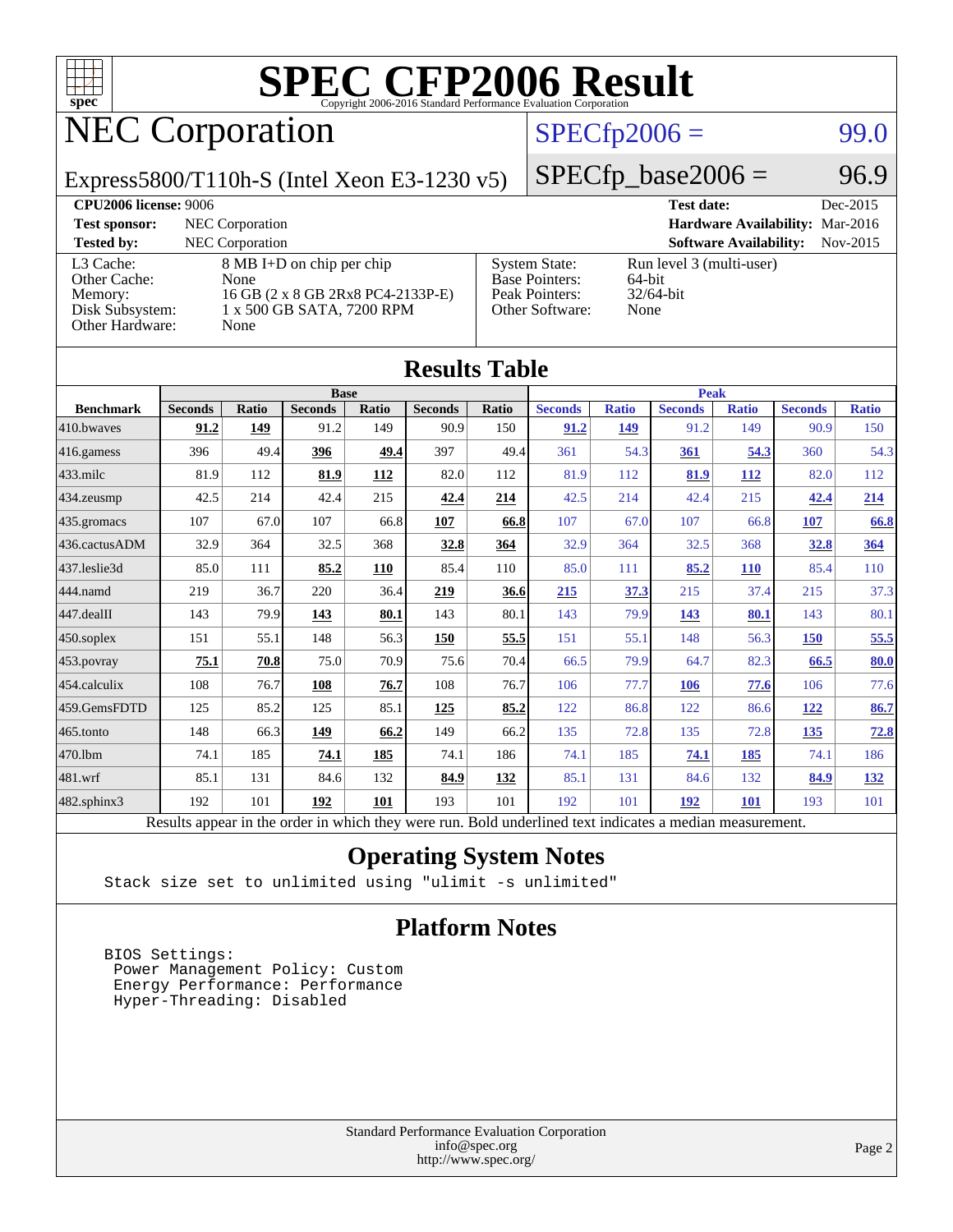

## NEC Corporation

 $SPECTp2006 =$  99.0

Express5800/T110h-S (Intel Xeon E3-1230 v5)

**[Test sponsor:](http://www.spec.org/auto/cpu2006/Docs/result-fields.html#Testsponsor)** NEC Corporation **[Hardware Availability:](http://www.spec.org/auto/cpu2006/Docs/result-fields.html#HardwareAvailability)** Mar-2016

 $SPECTp\_base2006 = 96.9$ 

**[CPU2006 license:](http://www.spec.org/auto/cpu2006/Docs/result-fields.html#CPU2006license)** 9006 **[Test date:](http://www.spec.org/auto/cpu2006/Docs/result-fields.html#Testdate)** Dec-2015 **[Tested by:](http://www.spec.org/auto/cpu2006/Docs/result-fields.html#Testedby)** NEC Corporation **[Software Availability:](http://www.spec.org/auto/cpu2006/Docs/result-fields.html#SoftwareAvailability)** Nov-2015

### **[General Notes](http://www.spec.org/auto/cpu2006/Docs/result-fields.html#GeneralNotes)**

Environment variables set by runspec before the start of the run: KMP\_AFFINITY = "granularity=fine,compact,1,0" LD\_LIBRARY\_PATH = "/home/cpu2006/libs/32:/home/cpu2006/libs/64:/home/cpu2006/sh" OMP\_NUM\_THREADS = "4"

 Binaries compiled on a system with 1x Intel Core i5-4670K CPU + 32GB memory using RedHat EL 7.1 Transparent Huge Pages enabled with: echo always > /sys/kernel/mm/transparent\_hugepage/enabled

### **[Base Compiler Invocation](http://www.spec.org/auto/cpu2006/Docs/result-fields.html#BaseCompilerInvocation)**

[C benchmarks](http://www.spec.org/auto/cpu2006/Docs/result-fields.html#Cbenchmarks):  $-m64$ 

[C++ benchmarks:](http://www.spec.org/auto/cpu2006/Docs/result-fields.html#CXXbenchmarks) [icpc -m64](http://www.spec.org/cpu2006/results/res2016q1/cpu2006-20160125-38920.flags.html#user_CXXbase_intel_icpc_64bit_bedb90c1146cab66620883ef4f41a67e)

[Fortran benchmarks](http://www.spec.org/auto/cpu2006/Docs/result-fields.html#Fortranbenchmarks): [ifort -m64](http://www.spec.org/cpu2006/results/res2016q1/cpu2006-20160125-38920.flags.html#user_FCbase_intel_ifort_64bit_ee9d0fb25645d0210d97eb0527dcc06e)

[Benchmarks using both Fortran and C](http://www.spec.org/auto/cpu2006/Docs/result-fields.html#BenchmarksusingbothFortranandC): [icc -m64](http://www.spec.org/cpu2006/results/res2016q1/cpu2006-20160125-38920.flags.html#user_CC_FCbase_intel_icc_64bit_0b7121f5ab7cfabee23d88897260401c) [ifort -m64](http://www.spec.org/cpu2006/results/res2016q1/cpu2006-20160125-38920.flags.html#user_CC_FCbase_intel_ifort_64bit_ee9d0fb25645d0210d97eb0527dcc06e)

### **[Base Portability Flags](http://www.spec.org/auto/cpu2006/Docs/result-fields.html#BasePortabilityFlags)**

| 410.bwaves: -DSPEC CPU LP64                 |                                                                |
|---------------------------------------------|----------------------------------------------------------------|
| 416.gamess: -DSPEC_CPU_LP64                 |                                                                |
| 433.milc: -DSPEC CPU LP64                   |                                                                |
| 434.zeusmp: -DSPEC_CPU_LP64                 |                                                                |
| 435.gromacs: -DSPEC_CPU_LP64 -nofor_main    |                                                                |
| 436.cactusADM: -DSPEC CPU LP64 -nofor main  |                                                                |
| 437.leslie3d: -DSPEC CPU LP64               |                                                                |
| 444.namd: - DSPEC CPU LP64                  |                                                                |
| 447.dealII: -DSPEC CPU LP64                 |                                                                |
| 450.soplex: -DSPEC_CPU_LP64                 |                                                                |
| 453.povray: -DSPEC_CPU_LP64                 |                                                                |
| 454.calculix: - DSPEC CPU LP64 - nofor main |                                                                |
| 459.GemsFDTD: -DSPEC_CPU_LP64               |                                                                |
| 465.tonto: - DSPEC CPU LP64                 |                                                                |
| 470.1bm: - DSPEC CPU LP64                   |                                                                |
|                                             | 481.wrf: -DSPEC_CPU_LP64 -DSPEC_CPU_CASE_FLAG -DSPEC_CPU_LINUX |
| 482.sphinx3: -DSPEC_CPU_LP64                |                                                                |
|                                             |                                                                |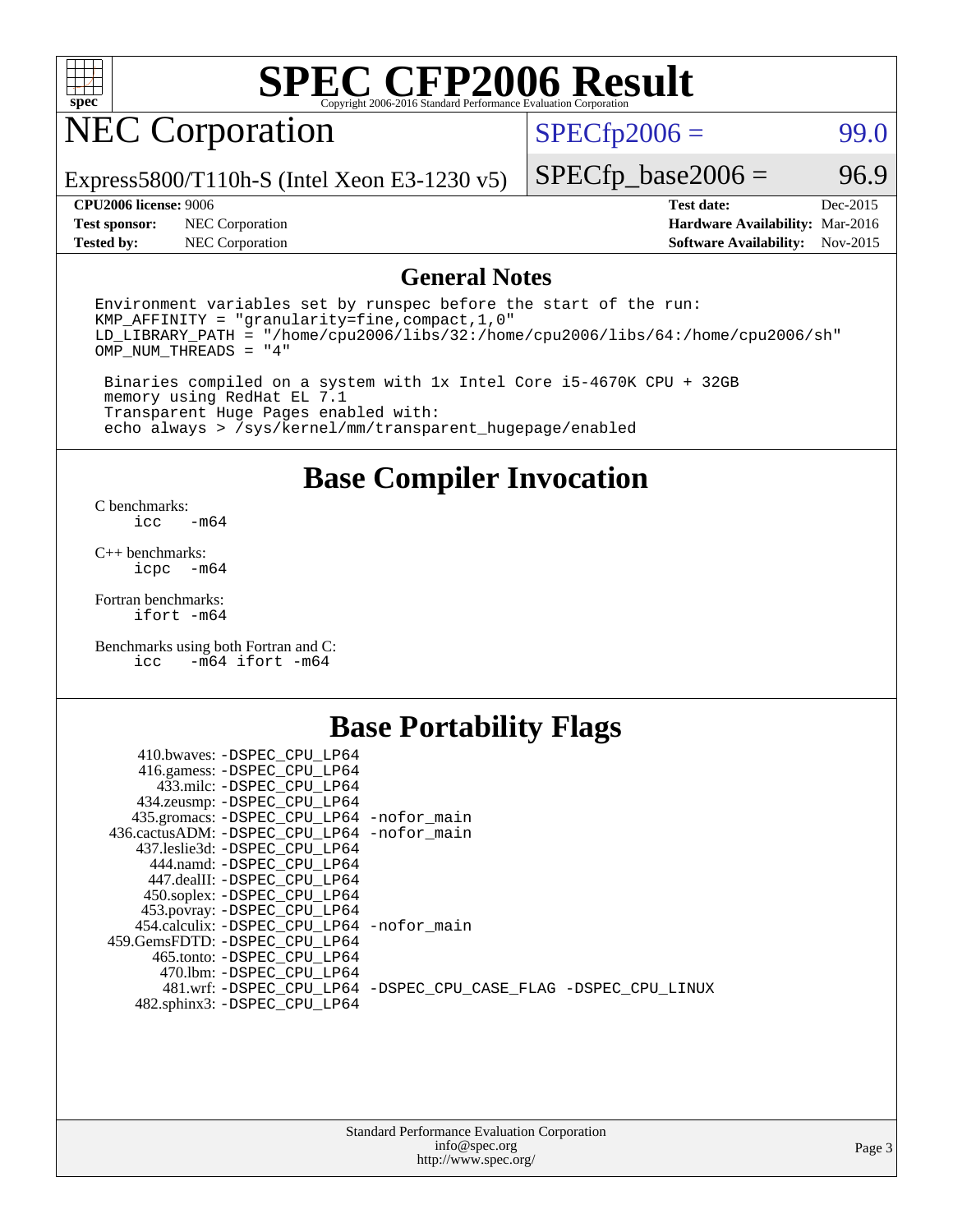

## NEC Corporation

 $SPECTp2006 =$  99.0

Express5800/T110h-S (Intel Xeon E3-1230 v5)

**[Test sponsor:](http://www.spec.org/auto/cpu2006/Docs/result-fields.html#Testsponsor)** NEC Corporation **[Hardware Availability:](http://www.spec.org/auto/cpu2006/Docs/result-fields.html#HardwareAvailability)** Mar-2016

 $SPECTp\_base2006 = 96.9$ **[CPU2006 license:](http://www.spec.org/auto/cpu2006/Docs/result-fields.html#CPU2006license)** 9006 **[Test date:](http://www.spec.org/auto/cpu2006/Docs/result-fields.html#Testdate)** Dec-2015

**[Tested by:](http://www.spec.org/auto/cpu2006/Docs/result-fields.html#Testedby)** NEC Corporation **[Software Availability:](http://www.spec.org/auto/cpu2006/Docs/result-fields.html#SoftwareAvailability)** Nov-2015

### **[Base Optimization Flags](http://www.spec.org/auto/cpu2006/Docs/result-fields.html#BaseOptimizationFlags)**

[C benchmarks](http://www.spec.org/auto/cpu2006/Docs/result-fields.html#Cbenchmarks): [-xCORE-AVX2](http://www.spec.org/cpu2006/results/res2016q1/cpu2006-20160125-38920.flags.html#user_CCbase_f-xAVX2_5f5fc0cbe2c9f62c816d3e45806c70d7) [-ipo](http://www.spec.org/cpu2006/results/res2016q1/cpu2006-20160125-38920.flags.html#user_CCbase_f-ipo) [-O3](http://www.spec.org/cpu2006/results/res2016q1/cpu2006-20160125-38920.flags.html#user_CCbase_f-O3) [-no-prec-div](http://www.spec.org/cpu2006/results/res2016q1/cpu2006-20160125-38920.flags.html#user_CCbase_f-no-prec-div) [-parallel](http://www.spec.org/cpu2006/results/res2016q1/cpu2006-20160125-38920.flags.html#user_CCbase_f-parallel) [-opt-prefetch](http://www.spec.org/cpu2006/results/res2016q1/cpu2006-20160125-38920.flags.html#user_CCbase_f-opt-prefetch) [-ansi-alias](http://www.spec.org/cpu2006/results/res2016q1/cpu2006-20160125-38920.flags.html#user_CCbase_f-ansi-alias)

[C++ benchmarks:](http://www.spec.org/auto/cpu2006/Docs/result-fields.html#CXXbenchmarks) [-xCORE-AVX2](http://www.spec.org/cpu2006/results/res2016q1/cpu2006-20160125-38920.flags.html#user_CXXbase_f-xAVX2_5f5fc0cbe2c9f62c816d3e45806c70d7) [-ipo](http://www.spec.org/cpu2006/results/res2016q1/cpu2006-20160125-38920.flags.html#user_CXXbase_f-ipo) [-O3](http://www.spec.org/cpu2006/results/res2016q1/cpu2006-20160125-38920.flags.html#user_CXXbase_f-O3) [-no-prec-div](http://www.spec.org/cpu2006/results/res2016q1/cpu2006-20160125-38920.flags.html#user_CXXbase_f-no-prec-div) [-opt-prefetch](http://www.spec.org/cpu2006/results/res2016q1/cpu2006-20160125-38920.flags.html#user_CXXbase_f-opt-prefetch) [-ansi-alias](http://www.spec.org/cpu2006/results/res2016q1/cpu2006-20160125-38920.flags.html#user_CXXbase_f-ansi-alias)

[Fortran benchmarks](http://www.spec.org/auto/cpu2006/Docs/result-fields.html#Fortranbenchmarks): [-xCORE-AVX2](http://www.spec.org/cpu2006/results/res2016q1/cpu2006-20160125-38920.flags.html#user_FCbase_f-xAVX2_5f5fc0cbe2c9f62c816d3e45806c70d7) [-ipo](http://www.spec.org/cpu2006/results/res2016q1/cpu2006-20160125-38920.flags.html#user_FCbase_f-ipo) [-O3](http://www.spec.org/cpu2006/results/res2016q1/cpu2006-20160125-38920.flags.html#user_FCbase_f-O3) [-no-prec-div](http://www.spec.org/cpu2006/results/res2016q1/cpu2006-20160125-38920.flags.html#user_FCbase_f-no-prec-div) [-parallel](http://www.spec.org/cpu2006/results/res2016q1/cpu2006-20160125-38920.flags.html#user_FCbase_f-parallel) [-opt-prefetch](http://www.spec.org/cpu2006/results/res2016q1/cpu2006-20160125-38920.flags.html#user_FCbase_f-opt-prefetch)

[Benchmarks using both Fortran and C](http://www.spec.org/auto/cpu2006/Docs/result-fields.html#BenchmarksusingbothFortranandC): [-xCORE-AVX2](http://www.spec.org/cpu2006/results/res2016q1/cpu2006-20160125-38920.flags.html#user_CC_FCbase_f-xAVX2_5f5fc0cbe2c9f62c816d3e45806c70d7) [-ipo](http://www.spec.org/cpu2006/results/res2016q1/cpu2006-20160125-38920.flags.html#user_CC_FCbase_f-ipo) [-O3](http://www.spec.org/cpu2006/results/res2016q1/cpu2006-20160125-38920.flags.html#user_CC_FCbase_f-O3) [-no-prec-div](http://www.spec.org/cpu2006/results/res2016q1/cpu2006-20160125-38920.flags.html#user_CC_FCbase_f-no-prec-div) [-parallel](http://www.spec.org/cpu2006/results/res2016q1/cpu2006-20160125-38920.flags.html#user_CC_FCbase_f-parallel) [-opt-prefetch](http://www.spec.org/cpu2006/results/res2016q1/cpu2006-20160125-38920.flags.html#user_CC_FCbase_f-opt-prefetch) [-ansi-alias](http://www.spec.org/cpu2006/results/res2016q1/cpu2006-20160125-38920.flags.html#user_CC_FCbase_f-ansi-alias)

### **[Peak Compiler Invocation](http://www.spec.org/auto/cpu2006/Docs/result-fields.html#PeakCompilerInvocation)**

[C benchmarks](http://www.spec.org/auto/cpu2006/Docs/result-fields.html#Cbenchmarks):  $\text{icc}$   $-\text{m64}$ 

[C++ benchmarks:](http://www.spec.org/auto/cpu2006/Docs/result-fields.html#CXXbenchmarks) [icpc -m64](http://www.spec.org/cpu2006/results/res2016q1/cpu2006-20160125-38920.flags.html#user_CXXpeak_intel_icpc_64bit_bedb90c1146cab66620883ef4f41a67e)

[Fortran benchmarks](http://www.spec.org/auto/cpu2006/Docs/result-fields.html#Fortranbenchmarks): [ifort -m64](http://www.spec.org/cpu2006/results/res2016q1/cpu2006-20160125-38920.flags.html#user_FCpeak_intel_ifort_64bit_ee9d0fb25645d0210d97eb0527dcc06e)

[Benchmarks using both Fortran and C](http://www.spec.org/auto/cpu2006/Docs/result-fields.html#BenchmarksusingbothFortranandC): [icc -m64](http://www.spec.org/cpu2006/results/res2016q1/cpu2006-20160125-38920.flags.html#user_CC_FCpeak_intel_icc_64bit_0b7121f5ab7cfabee23d88897260401c) [ifort -m64](http://www.spec.org/cpu2006/results/res2016q1/cpu2006-20160125-38920.flags.html#user_CC_FCpeak_intel_ifort_64bit_ee9d0fb25645d0210d97eb0527dcc06e)

### **[Peak Portability Flags](http://www.spec.org/auto/cpu2006/Docs/result-fields.html#PeakPortabilityFlags)**

Same as Base Portability Flags

### **[Peak Optimization Flags](http://www.spec.org/auto/cpu2006/Docs/result-fields.html#PeakOptimizationFlags)**

[C benchmarks](http://www.spec.org/auto/cpu2006/Docs/result-fields.html#Cbenchmarks):

433.milc: basepeak = yes

 $470.$ lbm: basepeak = yes

482.sphinx3: basepeak = yes

[C++ benchmarks:](http://www.spec.org/auto/cpu2006/Docs/result-fields.html#CXXbenchmarks)

Continued on next page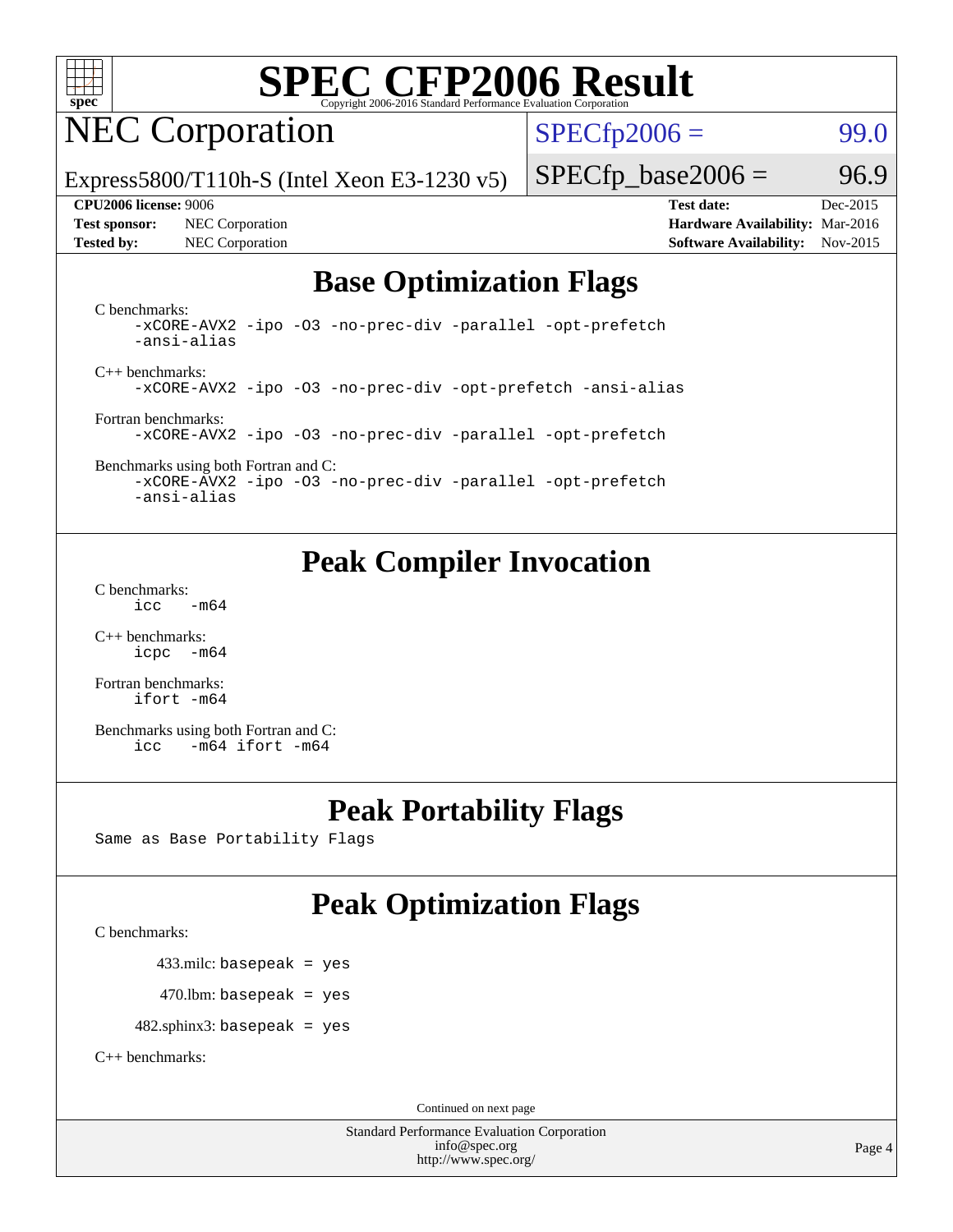

NEC Corporation

 $SPECTp2006 =$  99.0

Express5800/T110h-S (Intel Xeon E3-1230 v5)

 $SPECTp\_base2006 = 96.9$ 

**[CPU2006 license:](http://www.spec.org/auto/cpu2006/Docs/result-fields.html#CPU2006license)** 9006 **[Test date:](http://www.spec.org/auto/cpu2006/Docs/result-fields.html#Testdate)** Dec-2015 **[Test sponsor:](http://www.spec.org/auto/cpu2006/Docs/result-fields.html#Testsponsor)** NEC Corporation **NEC Corporation [Hardware Availability:](http://www.spec.org/auto/cpu2006/Docs/result-fields.html#HardwareAvailability)** Mar-2016 [Tested by:](http://www.spec.org/auto/cpu2006/Docs/result-fields.html#Testedby) NEC Corporation **[Software Availability:](http://www.spec.org/auto/cpu2006/Docs/result-fields.html#SoftwareAvailability)** Nov-2015

### **[Peak Optimization Flags \(Continued\)](http://www.spec.org/auto/cpu2006/Docs/result-fields.html#PeakOptimizationFlags)**

```
 444.namd: -xCORE-AVX2(pass 2) -prof-gen:threadsafe(pass 1)
               -no-prec-div(pass 2)-par-num-threads=1(pass 1) -prof-use(pass 2) -fno-alias
               -auto-ilp32
      447.dealII: basepeak = yes
       450.soplex: basepeak = yes
      453.povray: -xCORE-AVX2(pass 2) -prof-gen:threadsafe(pass 1)
               -no-prec-div(pass 2)-par-num-threads=1(pass 1) -prof-use(pass 2) -unroll4
               -ansi-alias
Fortran benchmarks: 
     410.bwaves: basepeak = yes 416.gamess: -xCORE-AVX2(pass 2) -prof-gen:threadsafe(pass 1)
               -ipo(pass 2) -03(pass 2) -no-prec-div(pass 2)-par-num-threads=1(pass 1) -prof-use(pass 2) -unroll2
               -inline-level=0 -scalar-rep-
      434.zeusmp: basepeak = yes
      437.leslie3d: basepeak = yes
  459.GemsFDTD: -xCORE-AVX2(pass 2) -prof-gen:threadsafe(pass 1)
               -i\text{po}(pass 2) -\tilde{O}3(pass 2)-no-prec-div(pass 2)
               -par-num-threads=1(pass 1) -prof-use(pass 2) -unroll2
               -inline-level=0 -opt-prefetch -parallel
        465.tonto: -xCORE-AVX2(pass 2) -prof-gen:threadsafe(pass 1)
               -i\text{po}(pass 2) -03(pass 2)-no-prec-div(pass 2)
               -par-num-threads=1(pass 1) -prof-use(pass 2) -inline-calloc
               -opt-malloc-options=3 -auto -unroll4
Benchmarks using both Fortran and C: 
     435.gromacs: basepeak = yes
  436.cactusADM: basepeak = yes
      454.calculix: -xCORE-AVX2 -ipo -O3 -no-prec-div -auto-ilp32 -ansi-alias
        481 \text{.m}: basepeak = yes
```